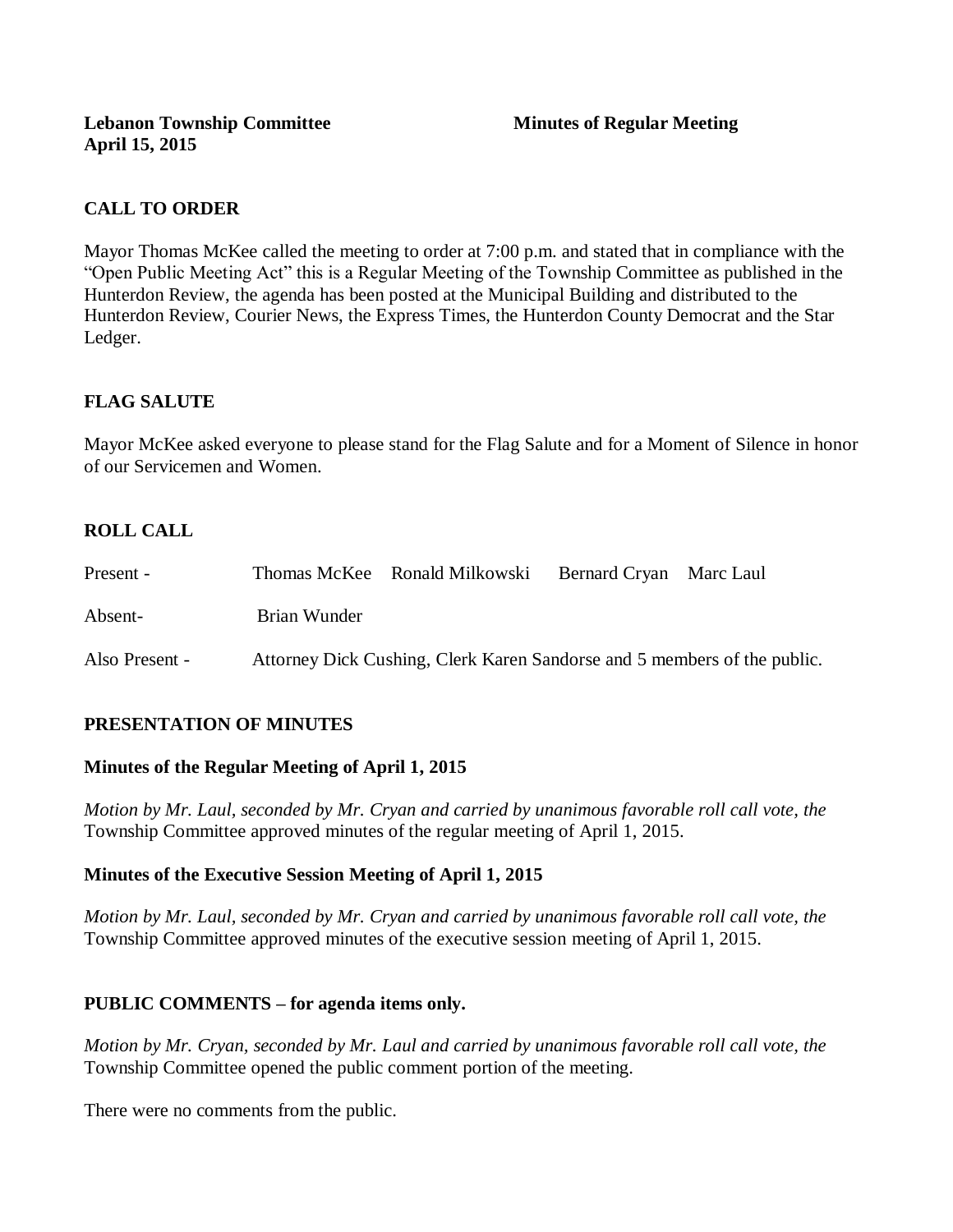LTCM 04/15/2015 Page 2 of 9

*Motion by Mr. Cryan, seconded by Mr. Laul and carried by unanimous favorable roll call vote, the* Township Committee closed the public comment portion of the meeting.

#### **RESOLUTIONS**

#### **Resolution No. 31-2015 – Pledge of Municipal Support for NJ Wildlife Action Plan**

*Motion by Mr. Cryan, seconded by Mayor McKee and carried by unanimous favorable roll call vote*, *the* Township Committee approved Resolution No. 31-2015, Resolution No. 32-2015 and Resolution No. 33- 2015 as written below.

# TOWNSHIP OF LEBANON COUNTY OF HUNTERDON STATE OF NEW JERSEY RESOLUTION NO. 31-2015

PLEDGE of Municipal Support for New Jersey's Wildlife Action Plan

WHEREAS, New Jersey is home to a rich diversity of wildlife and ecologically significant natural communities,

WHEREAS, New Jersey's wildlife and wild places are under threat from development, fragmentation, invasive species and the impacts of people,

WHEREAS, the populations of mammals, birds, invertebrates, fish, reptiles and amphibians that live in and migrate through New Jersey find themselves clinging to smaller and smaller pieces of wild clean lands and aquatic habitats,

WHEREAS, it is more cost-effective to prevent species from becoming imperiled than it is to recover them once their populations have declined,

WHEREAS, a naturally functioning and healthy ecosystem represents a healthy environment for NJ wildlife and our citizens,

WHEREAS, status of wildlife can be an indicator of human community health and well-being,

WHEREAS, the NJ Division of Fish and Wildlife, other state and federal agencies, and many partners in conservation have worked together to develop a state Wildlife Action Plan for the benefit of biologists, wildlife experts, municipal leaders, land stewards, non-profit organizations, educators, planners, researchers, outdoor recreation enthusiasts, landowners and all the people who know the wild places of New Jersey State,

WHEREAS, the New Jersey Wildlife Action plan is a comprehensive action agenda for the conservation of native wildlife, the restoration of important lands and water, and public education targeting the needs of rare wildlife in New Jersey,

WHEREAS, the residents of, and visitors to, New Jersey also enjoy and benefit from New Jersey's wildlife and wild spaces.

NOW THEREFORE, we the township of Lebanon, resolve to take the following steps with regard to our municipal land-use decisions with the intent of making Lebanon Township an ecologically sustainable community. It is our intent to include these principles in our public lands management, our environmental resources inventory and to inform the next master plan revision and update our zoning accordingly.

We will identify imperiled species, critical habitat and unique ecosystems in our Environmental Resource Inventory.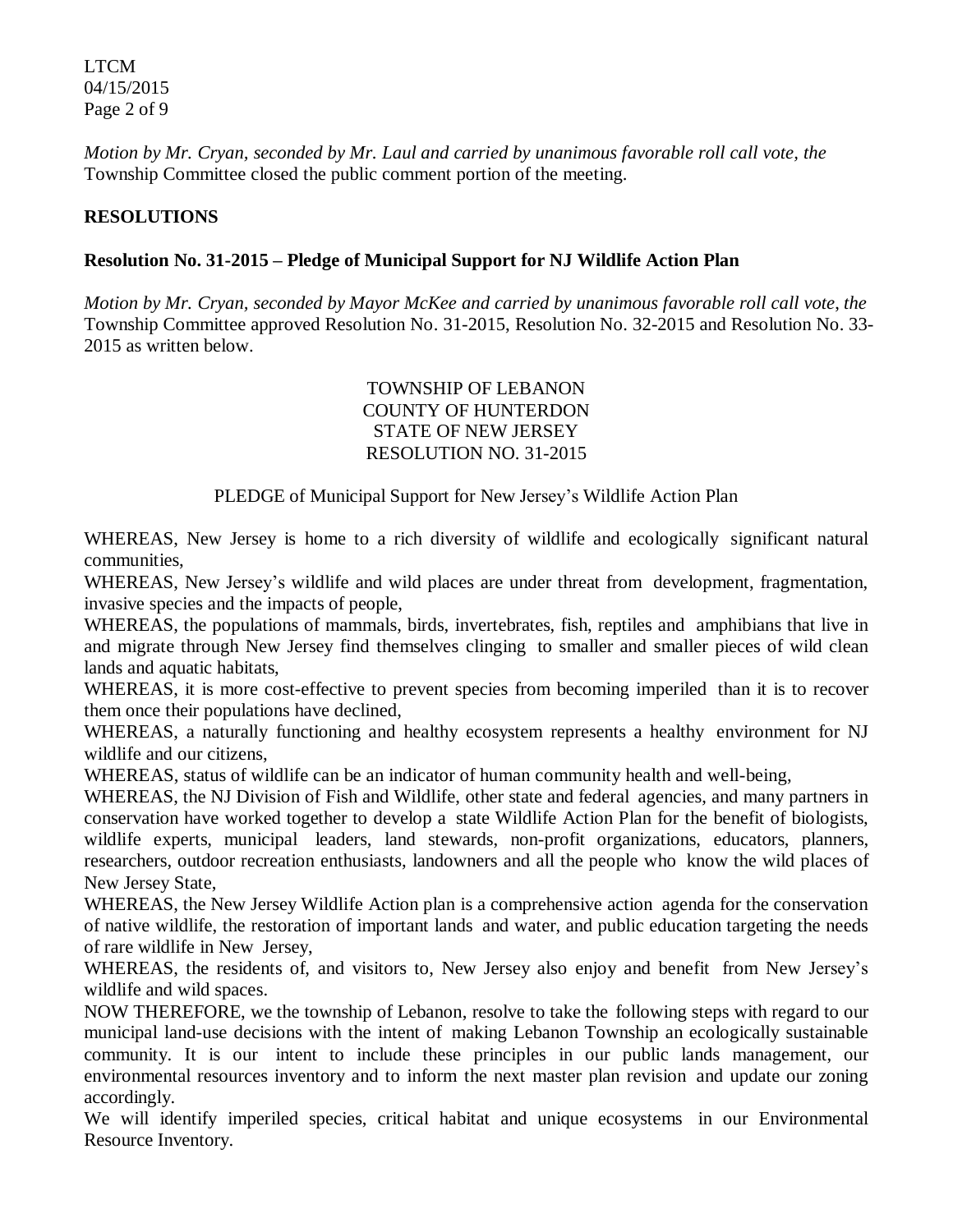LTCM 04/15/2015 Page 3 of 9

Acknowledging that it is more cost-effective to protect species than recover species, we will protect populations of rare and imperiled species that live and breed in, and migrate through, the municipality and the habitats they depend upon.

Because habitat integrity is critical to healthy biodiversity we will manage publicly owned lands in accordance with wildlife management actions laid out in the New Jersey Wildlife Action Plan and will promote the management of all protected lands to promote biodiversity.

We will protect wildlife habitats and maintain connectivity of habitat when formulating an open space acquisition strategy, open space stewardship plans and through the municipal master plan including planning and zoning ordinances.

We will seek to minimize disturbance of critical wildlife populations and their habitats from human activities, subsidized predators and invasive species.

When possible and appropriate, we will work with neighboring municipalities to implement the aforementioned principles across municipal boundaries.

When possible and appropriate, we will strive to monitor and implement appropriate management of municipal easements to ensure native vegetation and wildlife takes precedence over invasive and/or exotic species.

#### **Resolution No. 32-2015 – Sustainable Land Use Pledge**

TOWNSHIP OF LEBANON COUNTY OF HUNTERDON STATE OF NEW JERSEY RESOLUTION NO. 32-2015

#### SUSTAINABLE LAND USE PLEDGE

WHEREAS, land use is an essential component of overall sustainability for a municipality; and WHEREAS, poor land-use decisions can lead to and increase societal ills such as decreased mobility, high housing costs, increased greenhouse gas emissions, loss of open space and the degradation of natural resources; and

WHEREAS, well planned land use can create transportation choices, provide for a

range of housing options, create walkable communities, preserve open space, provide for adequate recreation, and allow for the continued protection and use of vital natural resources; and

WHEREAS, Given New Jersey's strong tradition of home rule and local authority over planning and zoning, achieving a statewide sustainable land use pattern will require municipalities to take the lead; NOW THEREFORE, we the Township of Lebanon, resolve to take the following steps with regard to our municipal land-use decisions with the intent of making

Lebanon Township a truly sustainable community. It is our intent to include these principles in the next master plan revision and reexamination report and to update our land-use zoning, natural resource protection, and other ordinances accordingly.

Regional Cooperation - We pledge to reach out to administrations of our neighboring municipalities concerning land-use decisions, and to take into consideration regional impacts when making land-use decisions.

Transportation Choices - We pledge to create transportation choices with a Complete Streets approach by considering all modes of transportation, including walking, biking, transit and automobiles, when planning transportation projects and reviewing development applications. We will reevaluate our parking with the goal of limiting the amount of required parking spaces, promoting shared parking and other innovative parking alternatives, and encouraging structured parking alternatives where appropriate.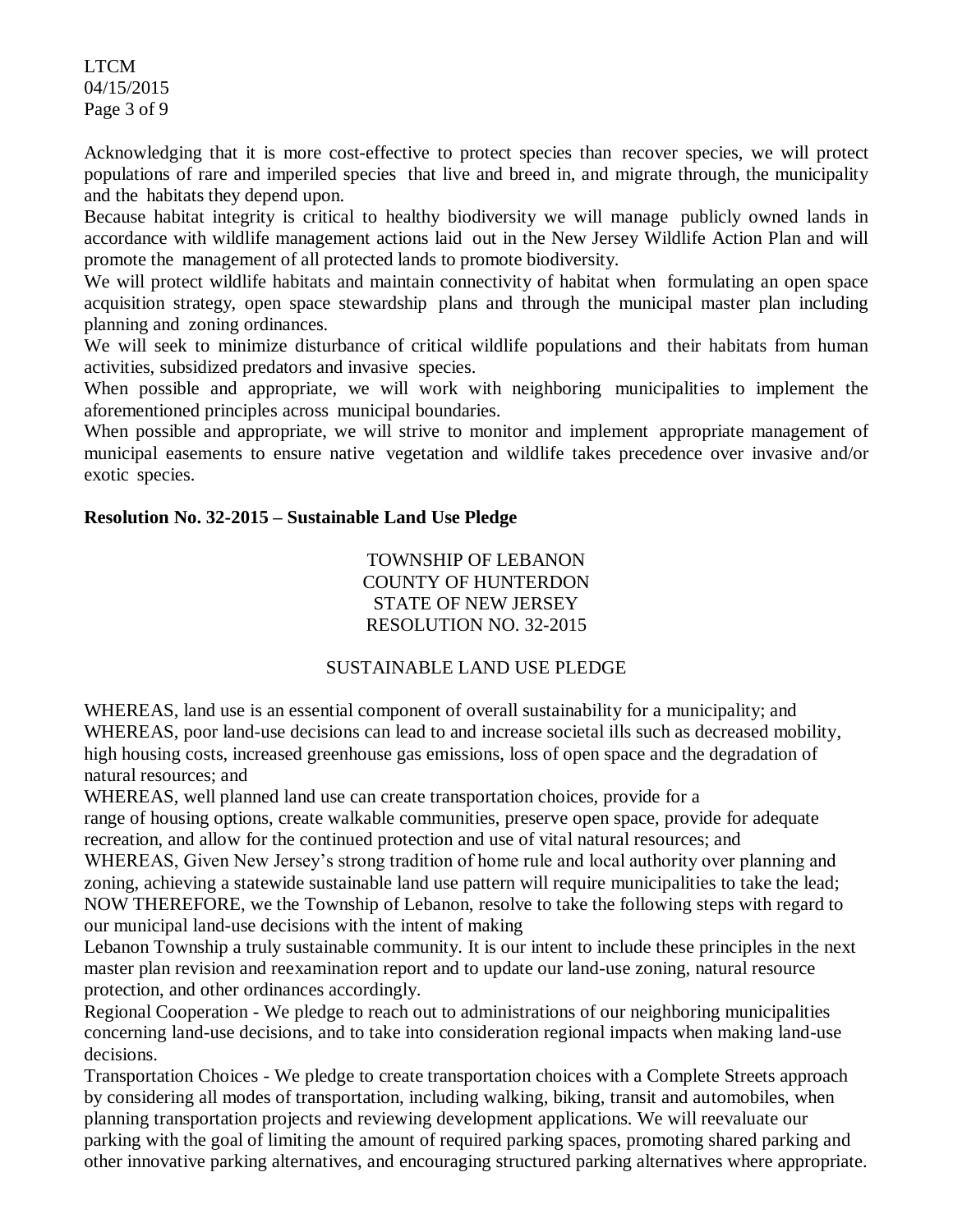LTCM 04/15/2015 Page 4 of 9

.

Natural Resource Protection - We pledge to take action to protect the natural resources of the State for environmental, recreational and agricultural value, avoiding or mitigating negative impacts to these resources. Further, we pledge to complete a Natural Resources Inventory when feasible to identify and assess the extent of our natural resources and to link natural resource management and protection to carrying capacity analysis, land-use and open space planning.

Mix of Land Uses - We pledge to use our zoning power to allow for a mix of residential, retail, commercial, recreational and other land use types in areas that make the most sense for our municipality and the region, particularly in downtown and town center areas.

Housing Options - We pledge, through the use of our zoning and revenue generating powers, to foster a diverse mix of housing types and locations, including single- and multi-family, for-sale and rental options, to meet the needs of all people at a range of income levels.

Green Design - We pledge to incorporate the principles of green design and renewable energy generation into municipal buildings to the extent feasible and when updating our site plan and subdivision requirements for residential and commercial buildings.

Municipal Facilities Siting - We pledge, to the extent feasible, to take into consideration factors such as walkability, bikability, greater access to public transit, proximity to other land-use types, and open space when locating new or relocated municipal facilities.

# **Resolution No. 33-2015 - Green Building Practices for Civic, Commercial and Residential Buildings**

# TOWNSHIP OF LEBANON COUNTY OF HUNTERDON STATE OF NEW JERSEY RESOLUTION NO. 33-2015 RESOLUTION ENDORSING THE ADOPTION OF GREEN BUILDING PRACTICES FOR CIVIC, COMMERCIAL AND RESIDENTIAL BUILDINGS

WHEREAS, buildings account for 39% of CO2 emissions – more than either the transportation or industrial sectors. In addition, buildings account for nearly 12% of potable water use, 65% of waste output, and 71% of electricity consumption in the U.S. (U.S. Green Building Council).

WHEREAS, green building – also referred to as sustainable or high-performance building -- is a collection of better design, construction, and operating practices that have the potential to reduce or eliminate the negative impacts of development on the environment and on human health. There are many examples of green building programs and guidelines that have been propagated at national, state, and municipal levels. They commonly address energy efficiency and carbon emissions reduction, water conservation, waste reduction, healthy and sustainably produced materials, indoor air quality, occupant productivity and health, and other components of green building and sustainable development.

WHEREAS, the purpose of this resolution is to enhance the public welfare and assure that commercial, residential and civic development is consistent with the (identify name of municipality) desire to create a more sustainable community by incorporating green building measures into the design, construction, operation and maintenance of buildings.

WHEREAS, the City desires to set a leadership example in the area of green building through the implementation of energy efficiency audits and upgrades to the municipal building stock, continued procurement practices…etc. (e.g. improve water conservation, reduce light pollution, increase construction waste recycling).

WHEREAS, the City additionally wishes to support green building in the private sector through a combination of voluntary actions (e.g., including a green building scorecard as a discussion item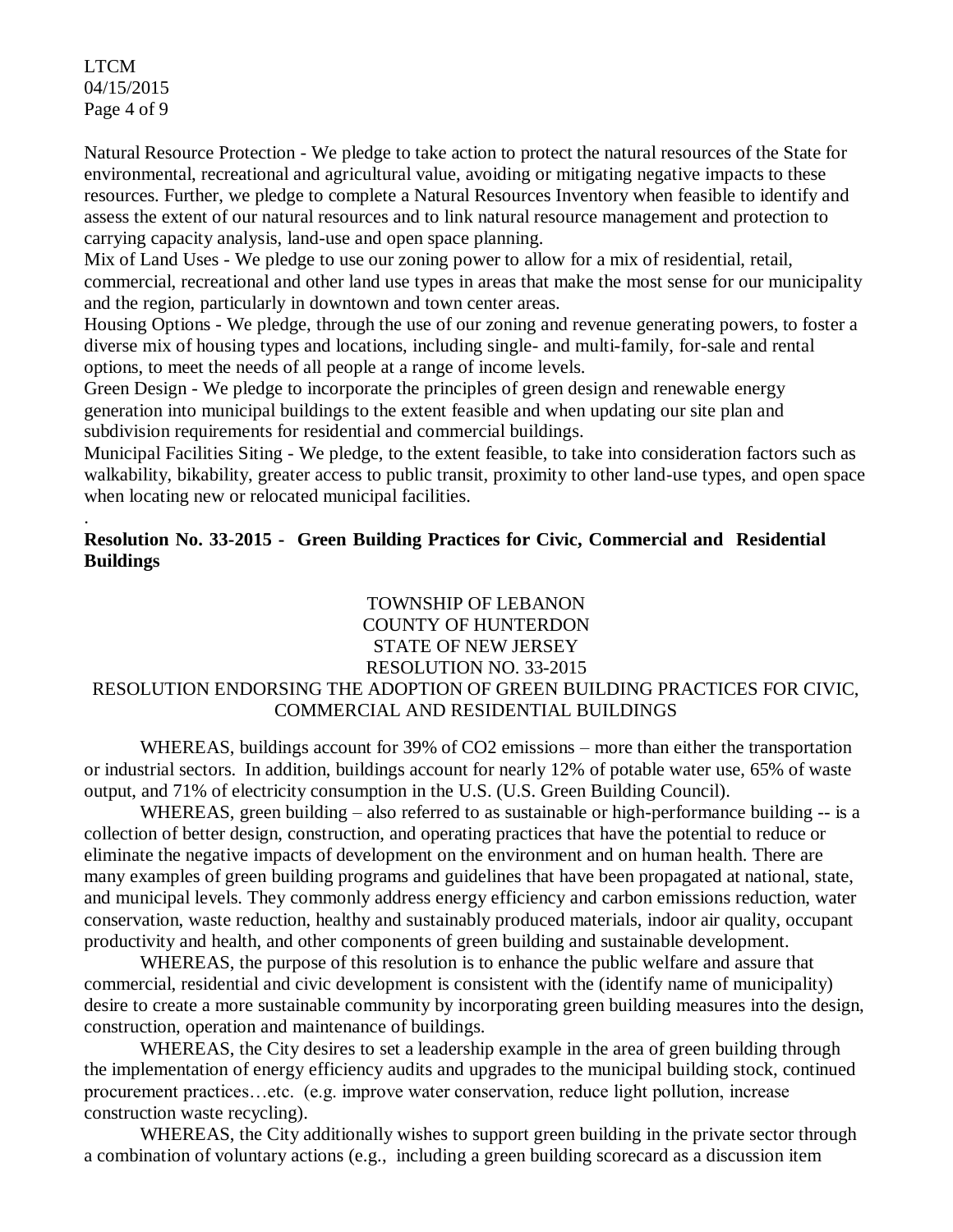LTCM 04/15/2015 Page 5 of 9

within the Site Plan approval process), actions that may be required in the future although not at the time of the adoption of this resolution (e.g., amending the Site Plan approval checklist to directly incorporate those green building standards available to a municipality), and educational actions (e.g., making available information on green building programs, guidelines, rebates etc to residents of the municipality).

NOW, THEREFORE, BE IT RESOLVED that the Lebanon Township hereby implements a Green Building Policy that: will consider opportunities to incorporate green building measures into the design, construction, operation and maintenance of municipal buildings and facilities will encourage green design for commercial and residential buildings.

#### **Resolution No. 34-2015 - Redemption of Tax Sale Certificate**

*Motion by Mr. Milkowski, seconded by Mr. Laul and carried by unanimous favorable roll call vote*, *the* Township Committee approved Resolution No. 34-2015 as written below.

# TOWNSHIP OF LEBANON COUNTY OF HUNTERDON STATE OF NEW JERSEY RESOLUTION NO. 34 -2015 REDEMPTION OF TAX SALE CERTIFICATE

WHEREAS the Tax Collector did sell a Tax Sale Certificate #201406 on October 10<sup>th</sup> 2014 to US Bank Cust for Pro Capital 5, Sterling National, and,

WHEREAS the amount of \$26,868.65 has been collected from First Hope Bank, for redemption of this lien on this property, known as Block 59, Lot 31, Lebanon Township, for Tax Sale Certificate #201406,

THEREFORE BE IT RESOLVED that the Treasurer be authorized to prepare and the Mayor, Treasurer and Clerk be authorized to sign a check in the amount of 26,868.65 and,

THEREFORE BE IT FURTHER RESOLVED that the Treasurer be authorized to prepare and the Mayor, Treasurer and Clerk be authorized to sign a check in the amount of \$15,600.00 for the premium paid for Tax Sale Certificate #201406, and that these checks be mailed to the lien holder:

> US Bank Cust for Pro Capital 5, Sterling National US Bank Corp TLSG  $50 S 16<sup>th</sup> Street Suite 1950$ Philadelphia PA 19102

#### **OLD BUSINESS**

#### **Comcast Cable Franchise Renewal**

Attorney Cushing advised the Committee that there were some changes from the last proposal provided to Comcast. He proposed a line extension policy for the benefit of the public where Comcast will extend a line with no charge. Comcast informed Attorney Cushing that they have a policy that there must be a certain number of houses in order to run a line for free and denied the request. Comcast increased their grant opportunities offer from \$15,000.00 to \$20,000.00 for a 15 year contract. Comcast has agreed to provide the Clerk with contact information for a managerial employee. Attorney Cushing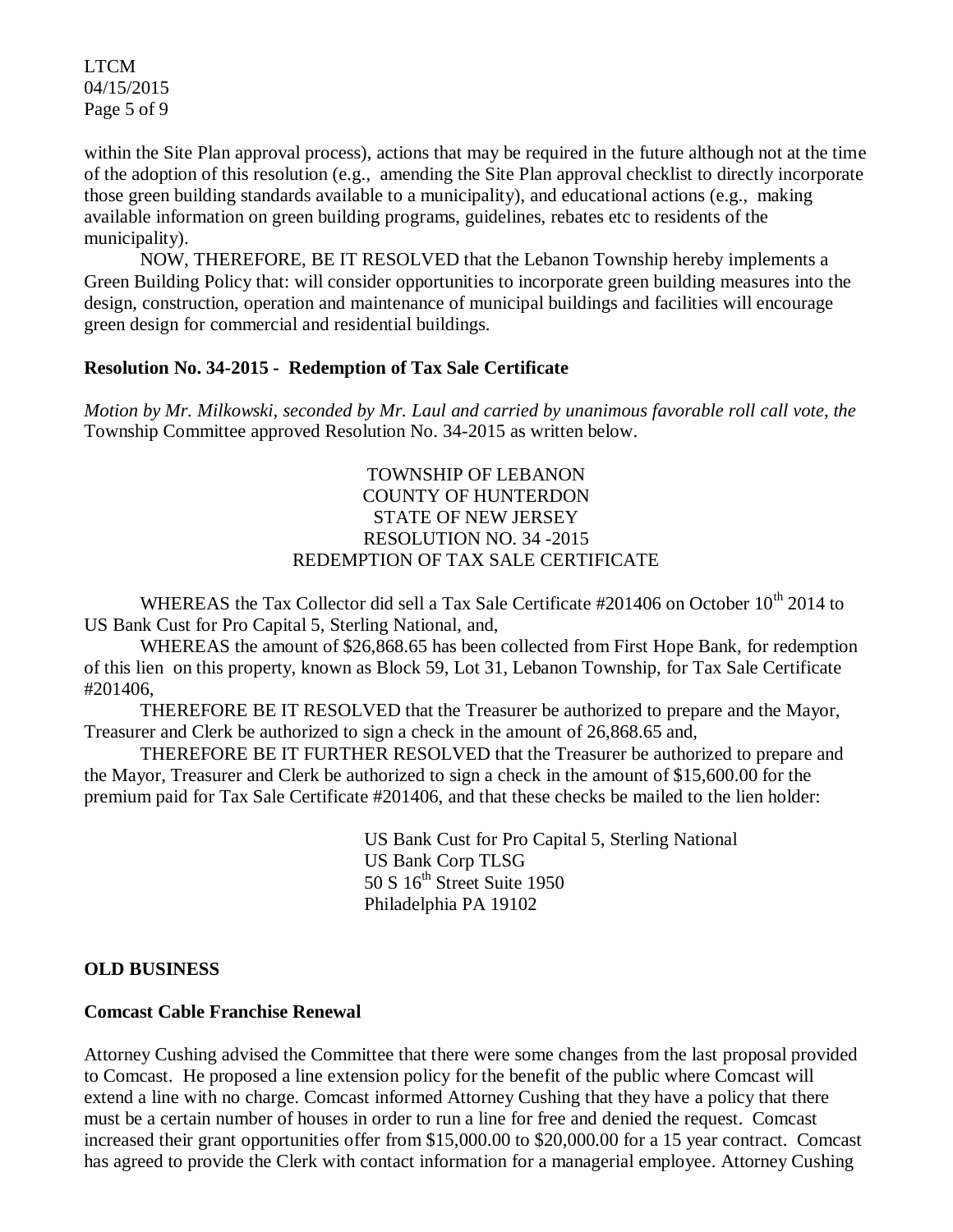LTCM 04/15/2015 Page 6 of 9

will also present an objection to the change of the word, permitted to require, in Section 5. Franchise Fee, of the proposed ordinance. Attorney Cushing will make the changes and provide them to Comcast for their comments. The final draft of the ordinance should be ready for the next meeting.

### **Township Volunteer Picnic**

The Township Volunteer Picnic will be held on June 13, 2015. Mr. Laul will organize the event.

# **Filing**

Mr. Milkowski informed the Committee that he spoke to Gail Glashoff about the need for additional filing cabinets. Gail thinks there is a need for eight new cabinets. The question is where to put them. Mr. Laul is looking into proper ventilation for the filing rooms. The mold in the rooms will need to be remediated.

#### **Park Committee and Recreation Ordinances - Proposed**

Mr. Laul stated that the proposed Recreation ordinance is complete; however, the Park ordinance is still being discussed. Mr. Laul asked the Committee when they would like to introduce the ordinances. The Committee agreed to introduce the ordinances at the same time, once the Park ordinance is complete.

#### **Food Pantry - Hagedorn**

Mr. Cryan stated that he has not heard back from the individual he spoke to from Trenton regarding the Food Pantry utilizing a building on the Hagedorn property. Mr. Cryan will reach out to him again.

# **NEW BUSINESS**

# **Margaret McGuire – Hazard Mitigation Grant Program Reimbursement**

The Township Engineer notified the Clerk that the Township will be receiving a check in the amount of \$49,000.00 from the New Jersey Office of Emergency Management. The payment represents 50% of the eligible expenses incurred in the home elevation project of Margaret McGuire of 128 Raritan River Road. Engineer Risse has requested that the Township Committee authorize the reissuance of the payment to Ms. McGuire once received by the Township.

*Motion by Mr. Laul, seconded by Mr. Cryan and carried by unanimous favorable roll call vote, the* Township Committee authorized a check to be issued to Margaret McGuire of 128 Raritan River Road. A payment of \$49,000.00 is to be issued to Lebanon Township by the NJOEM and Lebanon Township is then to reimburse Margaret McGuire for that amount. The Township Committee authorizes a check in the amount of \$49,000.00 to be issued to Ms. McGuire upon such time as when the Township receives it.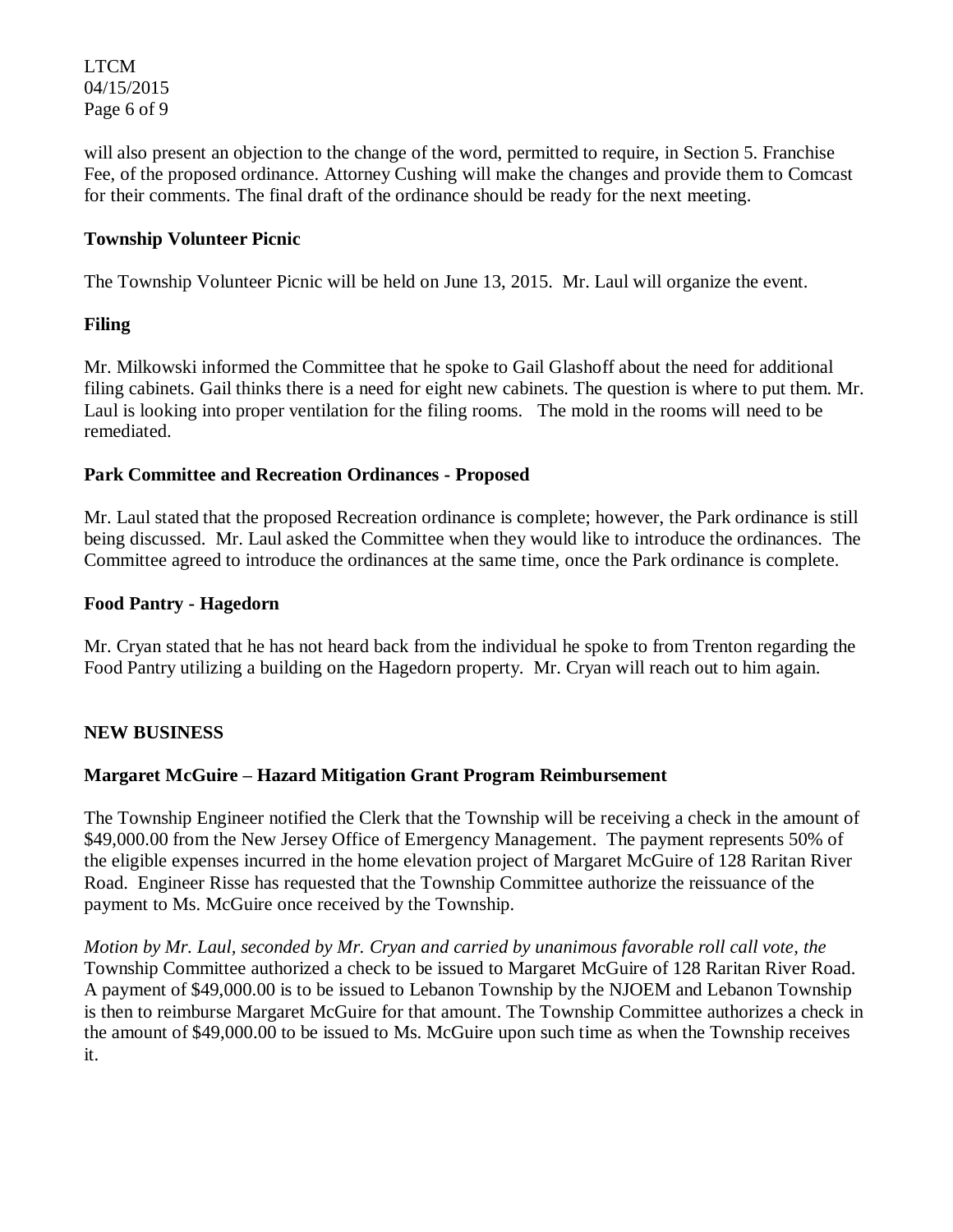LTCM 04/15/2015 Page 7 of 9

#### **PRESENTATION OF VOUCHERS**

Committee Members provided a description of vouchers exceeding \$1000.00.

*Motion by Mr. Laul, seconded by Mr. Cryan and carried by unanimous favorable roll call vote, the* Township Committee approved the April 15, 2015 bill list in amount of \$126,848.95.

# **COAH**

Attorney Cushing provided the history of COAH and a summary of the recent New Jersey Supreme Court ruling relative to affordable housing. Attorney Cushing has spoken to the Township Planner Mike Bolan and noted that the Planner should be discussing the matter with the Planning Board. Attorney Cushing stated that Planner Bolan suggested having a joint Township Committee and Planning Board meeting. Attorney Cushing informed the Committee that they will have the question of how to proceed once they receive advice from the Planning Board.

#### **CORRESPONDENCE**

a. Tax Collector's Report for the Month of March 2015

#### **PUBLIC COMMENTS**

.

*Motion by Mr. Cryan, seconded by Mr. Laul and carried by unanimous favorable roll call vote, the* Township Committee opened the public comment portion of the meeting at 8:00 p.m.

There were no comments from the public.

*Motion by Mr. Cryan, seconded by Mr. Laul and carried by unanimous favorable roll call vote, the* Township Committee closed the public comment portion of the meeting at 8:01 p.m.

#### **Resolution No. 34-2015 –Executive Session**

Mayor McKee informed the Clerk that she was to leave the meeting when the Committee convened in executive session.

*Motion by Mr. Laul, seconded by Mr. Cryan and carried by unanimous favorable roll call vote, the* Township Committee approved Resolution No. 34-2015 and convened in executive session at 8:01 p.m.

> TOWNSHIP OF LEBANON COUNTY OF HUNTERDON STATE OF NEW JERSEY RESOLUTION NO. 34-2015 RESOLUTION AUTHORIZING EXECUTIVE SESSION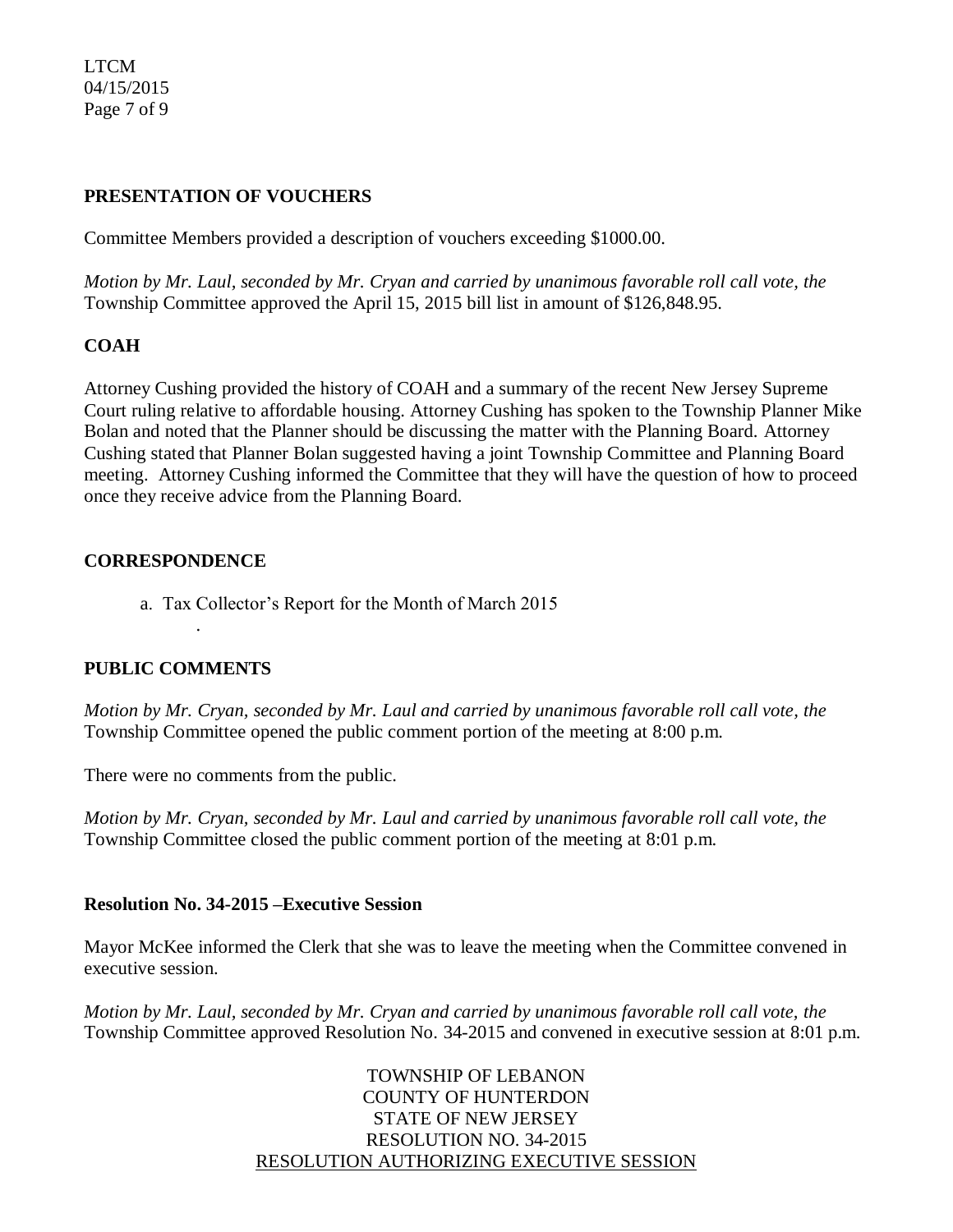LTCM 04/15/2015 Page 8 of 9

WHEREAS, the Open Public Meetings Act; *N.J.S.A.* 10:4-6 *et seq*., declares it to be the public policy of the State to insure the right of citizens to have adequate advance notice of and the right to attend meetings of public bodies at which business affecting the public is discussed or acted upon; and

WHEREAS, the Open Public Meetings Act also recognizes exceptions to the right of the public to attend portions of such meetings; and

 WHEREAS, the Mayor and Committee find it necessary to conduct an executive session closed to the public as permitted by the *N.J.S.A*. 40:4-12; and

 WHEREAS, the Mayor and Committee will reconvene in public session at the conclusion of the executive session;

 NOW, THEREFORE, BE IT RESOLVED by the Mayor and Committee of the Township of Lebanon, County of Hunterdon, State of New Jersey that they will conduct an executive session to discuss the following topic(s) as permitted by *N.J.S.A*. 40:4-12:

A matter which Federal Law, State Statute or Rule of Court requires be kept confidential or excluded from discussion in public (Provision relied upon:

\_\_\_\_\_\_A matter where the release of information would impair a right to receive funds from the federal government;

\_\_\_\_\_\_A matter whose disclosure would constitute an unwarranted invasion of individual privacy; X A collective bargaining agreement, or the terms and conditions thereof (Specify contract:

\_\_\_\_\_\_PBA and CWA\_\_\_\_\_\_\_\_\_\_\_\_\_\_\_\_\_\_\_\_\_\_\_\_\_\_\_\_\_\_\_\_\_\_\_\_\_);

\_\_\_\_\_\_\_\_\_\_\_\_\_\_\_\_\_\_\_\_\_\_\_\_\_\_\_\_\_\_\_\_\_\_\_\_\_\_\_\_\_\_\_\_\_\_\_\_\_\_\_\_\_);

 A matter involving the purpose, lease or acquisition of real property with public funds, the setting of bank rates or investment of public funds where it could adversely affect the public interest if discussion of such matters were disclosed; Real Estate Acquisitions

 $X$  Tactics and techniques utilized in protecting the safety and property of the public provided that their disclosure could impair such protection;

\_\_\_\_\_\_Investigations of violations or possible violations of the law;

 Pending or anticipated litigation or contract negotiation in which the public body is or may become a party; (The general nature of the litigation or contract negotiations is**:**

Professional Service Contracts The public disclosure of such information at this time would have a potentially negative impact on the municipality's position in the litigation or negotiation; therefore this information will be withheld until such time as the matter is concluded or the potential for negative impact no longer exists.

 Matters falling within the attorney-client privilege, to the extent that confidentiality is required in order for the attorney to exercise his or her ethical duties as a lawyer; (The general nature of the matter is:

OR the public disclosure of such  $\theta$ information at this time would have a potentially negative impact on the municipality's position with respect to the matter being discussed; therefore this information will be withheld until such time as the matter is concluded or the potential for negative impact no longer exists.*)*;

 Matters involving the employment, appointment, termination of employment, terms and conditions of employment, evaluation of the performance, promotion or disciplining of any specific prospective or current public officer or employee of the public body, where all individual employees or appointees whose rights could be adversely affected have not requested in writing that the matter(s) be discussed at a public meeting; (The employee(s) and/or general nature of discussion is:  $\qquad$  Union Contract the public disclosure of such information at this time would violate the employee(s) privacy rights; therefore this information will be withheld until such time as the matter is concluded or the threat to privacy rights no longer exists.;